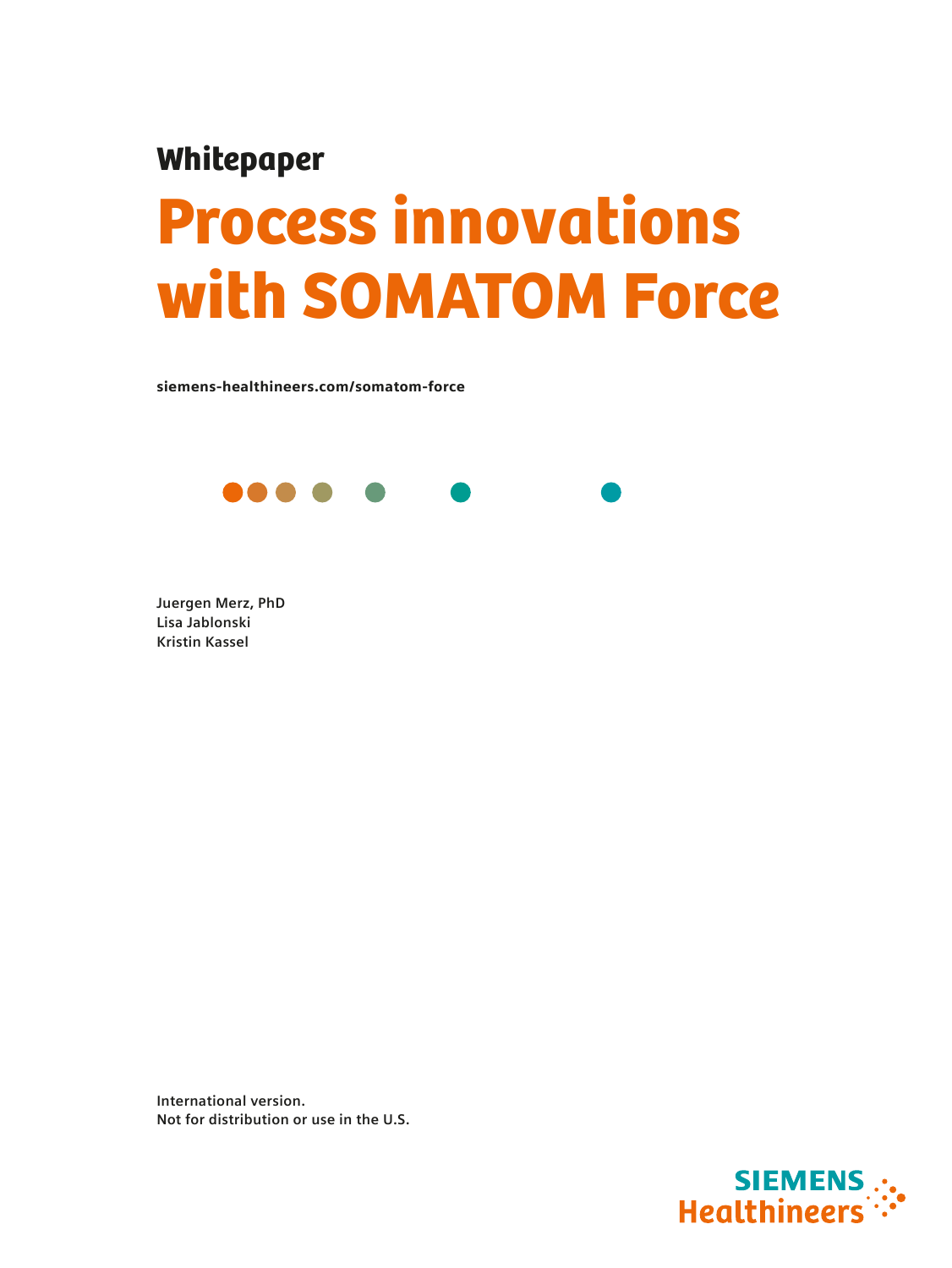## Introduction

At the top of our Dual Source CT portfolio, SOMATOM Force enables a new level of adaptability to patients, and achieves superb image quality and clinical outcomes. It allows you to examine patients without having to control their heart rate, with no need for them to hold their breath, and with the lowest possible dose of contrast media. You can make clearly quantified therapy evaluations with dose-neutral Dual Energy. Automated technologies support safe, standardized, and highly effective workflows – allowing for appropriate dose and reproducible precision from the smallest to the tallest patients. What is more, it connects you to the future through an ever-growing expert community and VIP access to our advanced research environment.

With SOMATOM Force, Siemens Healthineers will become a partner in driving the future of healthcare by rethinking the way you work. Rethinking the way medical processes are organized with this scanner is the outcome of a case study with existing SOMATOM Force users. The users interviewed came from Germany and Switzerland, and represented different care levels and specialties. They included staff from university hospitals and outpatient centers, and ranged from clinical employees (radiologists) to managers (e.g., CEOs). This provided a 360-degree view of hospital processes involving a SOMATOM Force. The results of these interviews highlight four new ways to approach various clinical areas: SOMATOM Force is helping to change medical pathways, speed up the scanning process, and replace invasive procedures. It could even have indirect effects such as increasing productivity in the operating room (OR). In other words, SOMATOM Force has the potential to help CT staff work more efficiently, for instance, and could therefore help to reduce the time to diagnosis.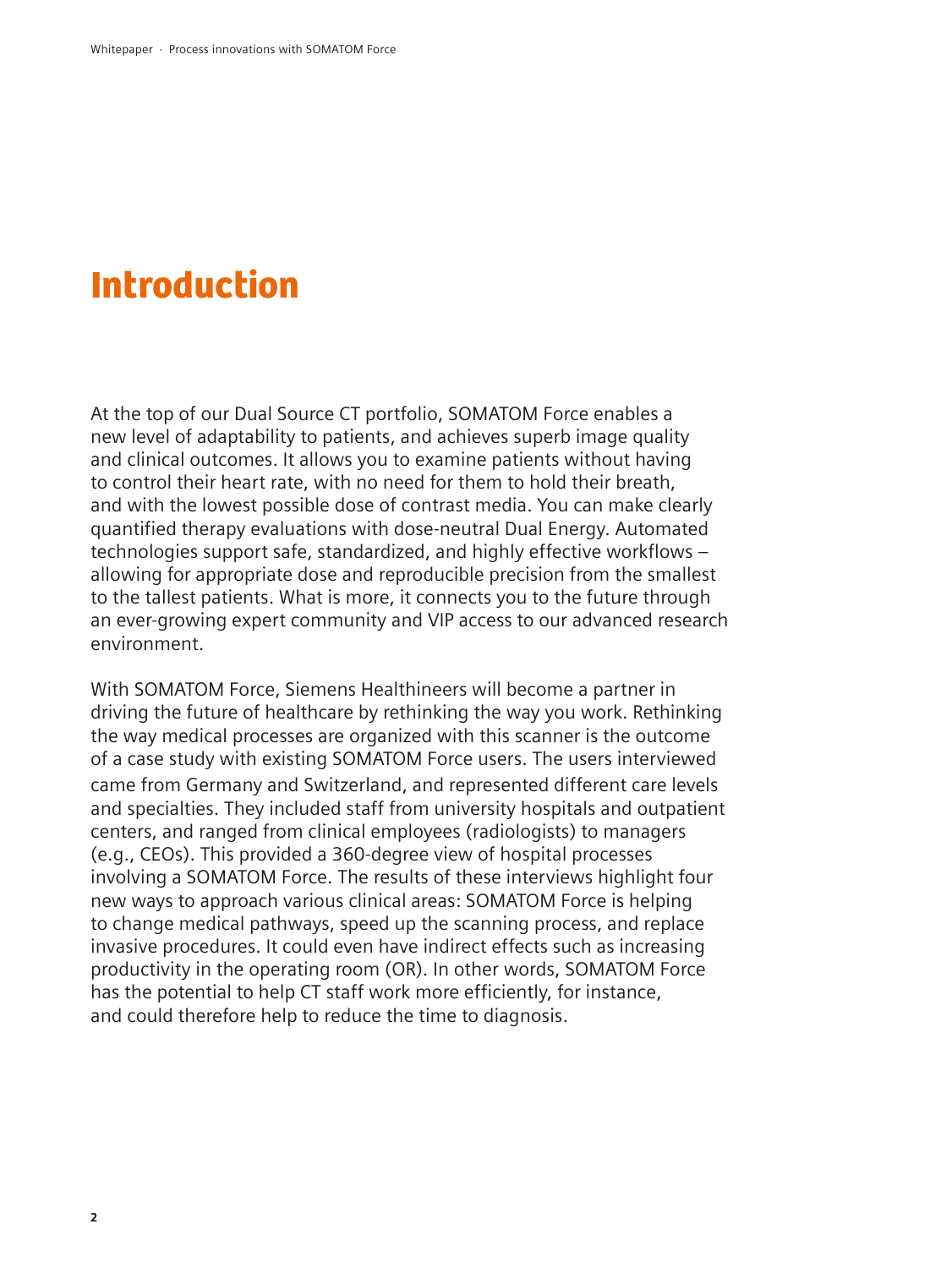Process innovations with SOMATOM Force · Whitepaper



| Introduction                                                                              | 2  |
|-------------------------------------------------------------------------------------------|----|
| High-end CT imaging and its impact on radiology<br>departments, hospitals and the society | 4  |
| <b>How SOMATOM Force can make a difference</b>                                            | 5  |
| Four process innovations                                                                  | 6  |
| 1. Replacement of imaging modalities with one<br>that delivers higher diagnostic support  | 6  |
| 2. Elimination of time-consuming process steps<br>within the CT imaging workflow          | 7  |
| 3. Replacement of invasive imaging with<br>noninvasive approaches                         | 8  |
| 4. Improvement of therapy planning procedures                                             | 9  |
| Conclusion                                                                                | 10 |
| <b>SOMATOM Force: Technical specifications</b>                                            | 11 |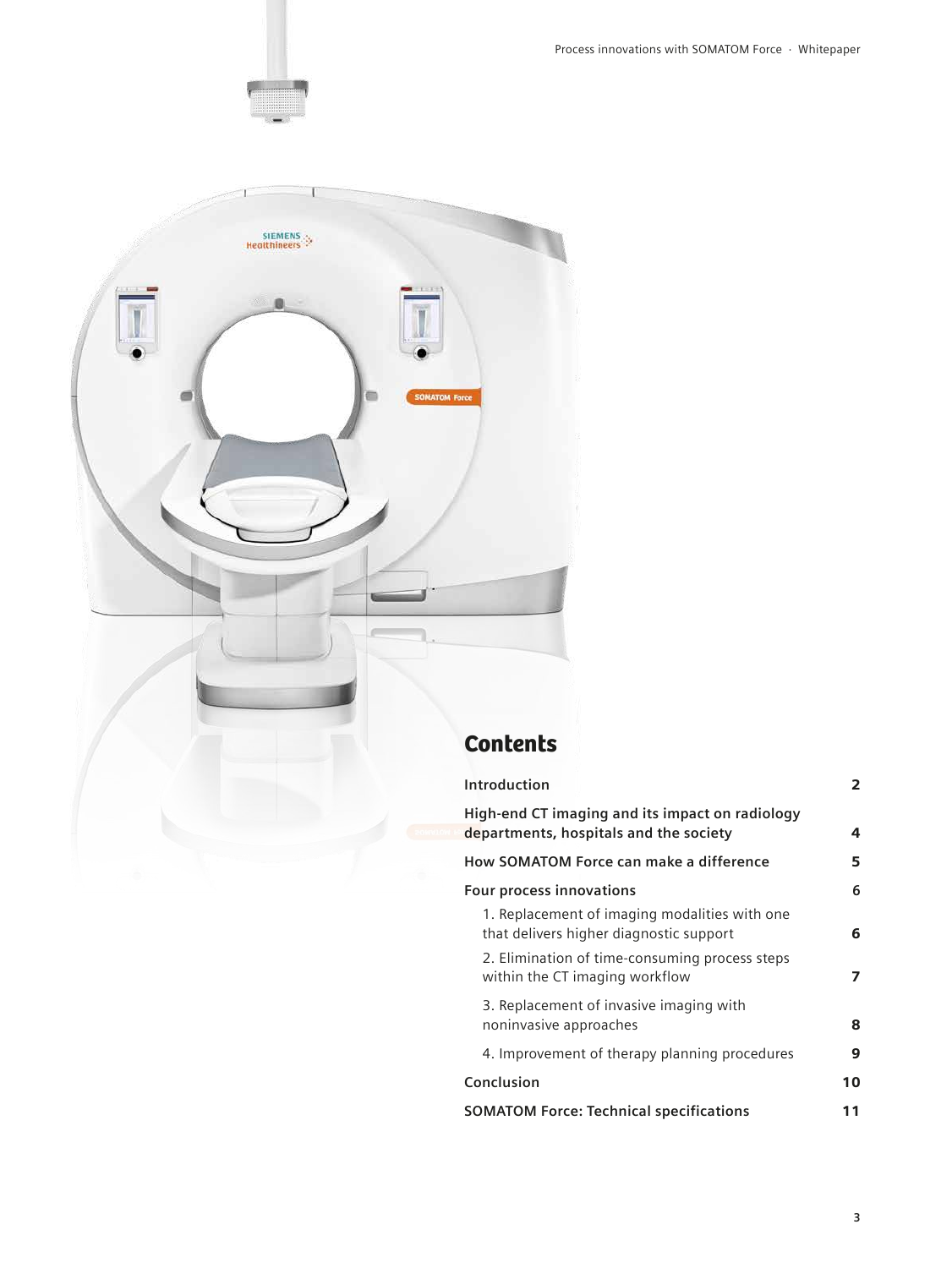## High-end CT imaging and its impact on radiology departments, hospitals and the society

The number of CT scanners available in hospitals worldwide has increased enormously over the past 40 years.*1* In addition, the technology has changed tremendously since the early days of CT scanning. Nowadays, we can rethink and restructure our medical processes in a way that simply was not possible before, thanks to the support that technology offers in clinical routine. We are in a position to potentially streamline imaging and support medical staff to provide patients with the best possible care. Excellent image quality, low dose, and revolutionary approaches deliver higher diagnostic confidence for better, more accurate, and faster treatments. Siemens Healthineers offers technology which is two steps ahead: SOMATOM Force is a high-end Dual Source CT scanner that fulfills all your clinical needs. As one customer put it when explaining his hospital's choice of new scanner: "We asked the clinical departments which examinations we should be able to perform (…). When the answers came back, we could see that it was pretty much everything. So we bought SOMATOM Force."*<sup>2</sup>*

However, high-end CT scanners come of course with financial investment for purchase and service and hospitals obviously have to keep a close eye on their spending. Therefore, potential users need to see proof that the higher investment pays off. Customers must also think beyond dose and contrast savings. They need to consider their clinical pathways and how this kind of system can change their medical processes for the better. For example, personnel costs in most medical sectors account for between one third and half of all hospital spending.*3* Therefore, staffing is a high valuable but also cost-effective factor in the hospital.

The clinical and imaging quality of SOMATOM Force has been proven in various studies.*4* It is therefore now a question of showing how SOMATOM Force can help to either reduce overall costs or increase revenue by changing clinical pathways (Figure 1).





#### **Figure 1:**

How SOMATOM Force could help to increase revenue or reduce costs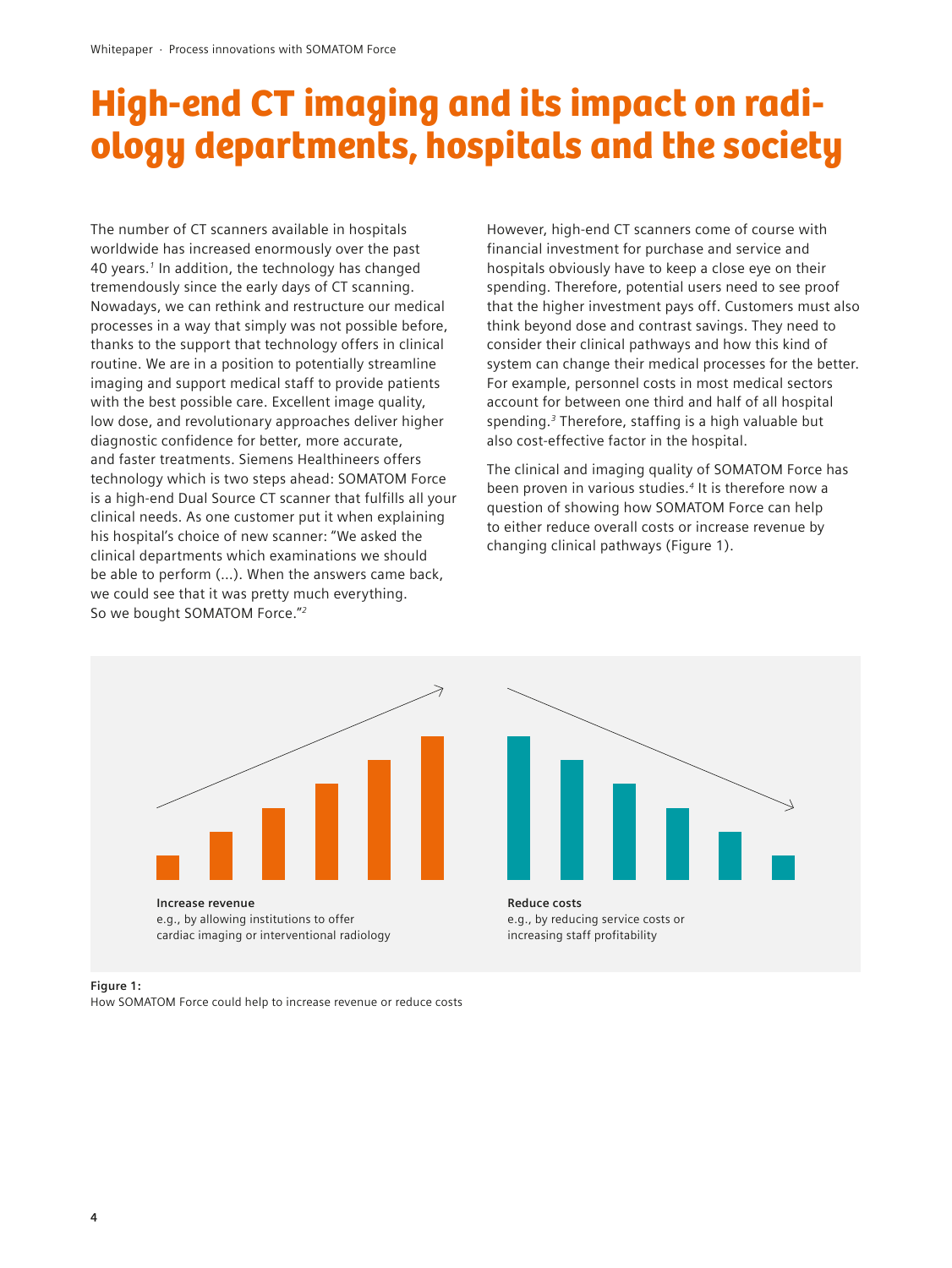From a reimbursement perspective, the two strategies shown above will be closely linked to the healthcare financing system in the individual countries. Due to local differences in those aspects, this white paper will focus on sample cases which then can be adapted to fit a given country's healthcare system. Most countries in the world, however, are financed through diagnosis-related groups. These are directly related to three key factors:

- Main diagnosis and secondary diagnoses
- Length of stay
- Procedures

Ĝ,

Š.

If the diagnosis from a CT scan is more accurate, the subsequent treatment can be tailored to the patient's specific needs and potentially reduce the length of stay.*5* In addition, it is easier to perform the CT scan, the medical staff is supported in their daily work, and costs could potentially be reduced as staff would be available for other tasks.

To collect concrete examples that demonstrate this, a Siemens Healthineers team visited ten hospitals (mainly in Europe) which had recently installed a SOMATOM Force. The team interviewed staff at the hospitals about the main ways in which the scanners had changed their daily routine. As a second step, the team assessed key areas in terms of clinical, operational, and financial benefits.

## How SOMATOM Force can make a difference

The case study identified four key areas in which SOMATOM Force changed the way the hospitals think and work. Three of these directly affect existing diagnostic process steps, and one has an indirect effect on the complete diagnostic and therapeutic patient pathway (Figure 2).

- Direct impact on diagnostic process (orange)
	- Replacement of imaging modalities with one that delivers higher diagnostic support
	- Elimination of process steps within the CT procedure itself
- Replacement of invasive imaging with noninvasive approaches
- Indirect impact on the therapy process (petrol)
	- Improvement of therapy planning procedures



### **Figure 2:**

Areas of potential direct (orange) and indirect (petrol) improvements in medical pathways with SOMATOM Force.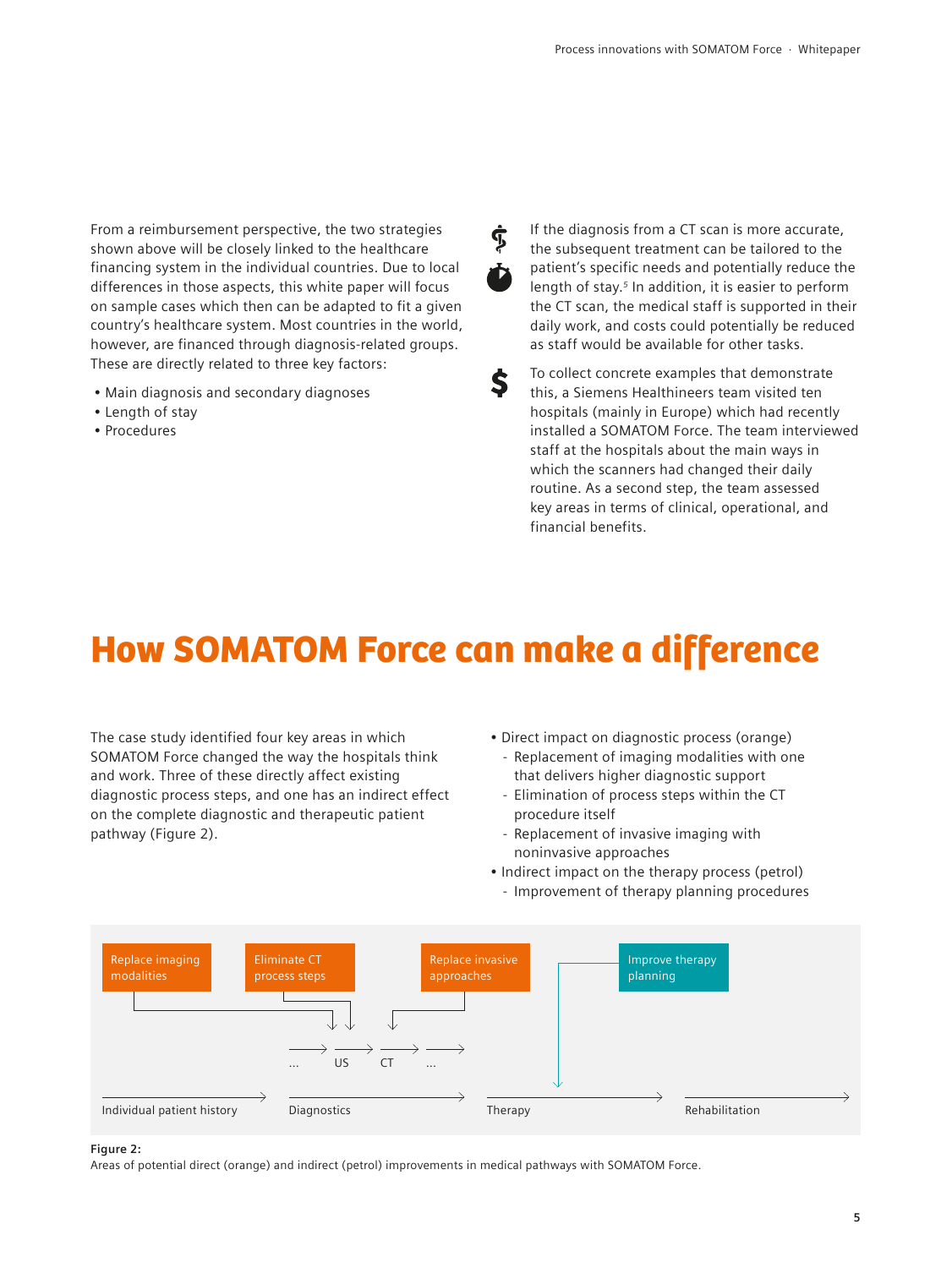## Four process innovations

### 1. Replacement of imaging modalities with one that delivers higher diagnostic support

Appendicitis is the most common acute abdominal condition that requires surgery in both adults and children.*6* In most countries, the current gold standard in diagnosing acute appendicitis (AA) is ultrasound (US). Compared to CT, ultrasound is significantly less sensitive,*6-7* but of course involves no radiation. Therefore, CT is often used if ultrasound fails to determine the pathology in the first instance (Figure 3).



#### **Figure 3:**

Current appendicitis diagnostic process showing time points (orange) and expenditure blocks (white) with normal CT*6-7*.

SOMATOM Force and its high-pitch method mean that an abdominal scan can be performed with dose levels low enough to make CT the preferred method. CT has a higher sensitivity (Se) and specificity (Sp) than ultrasound. In addition, the superior image quality of the high-pitch method of the SOMATOM Force allows

users to accurately visualize abnormalities and therefore make concrete diagnoses.*6-7* This affects the overall patient pathway by reducing subsequent imaging steps, which in turn has an impact on the expenditure and time involved in these examinations (Figure 4).



#### **Figure 4:**

Appendicitis diagnostic process using CT as the first modality; the chart shows the time points (light grey) and expenditure blocks (dark grey) that can potentially be saved with SOMATOM Force.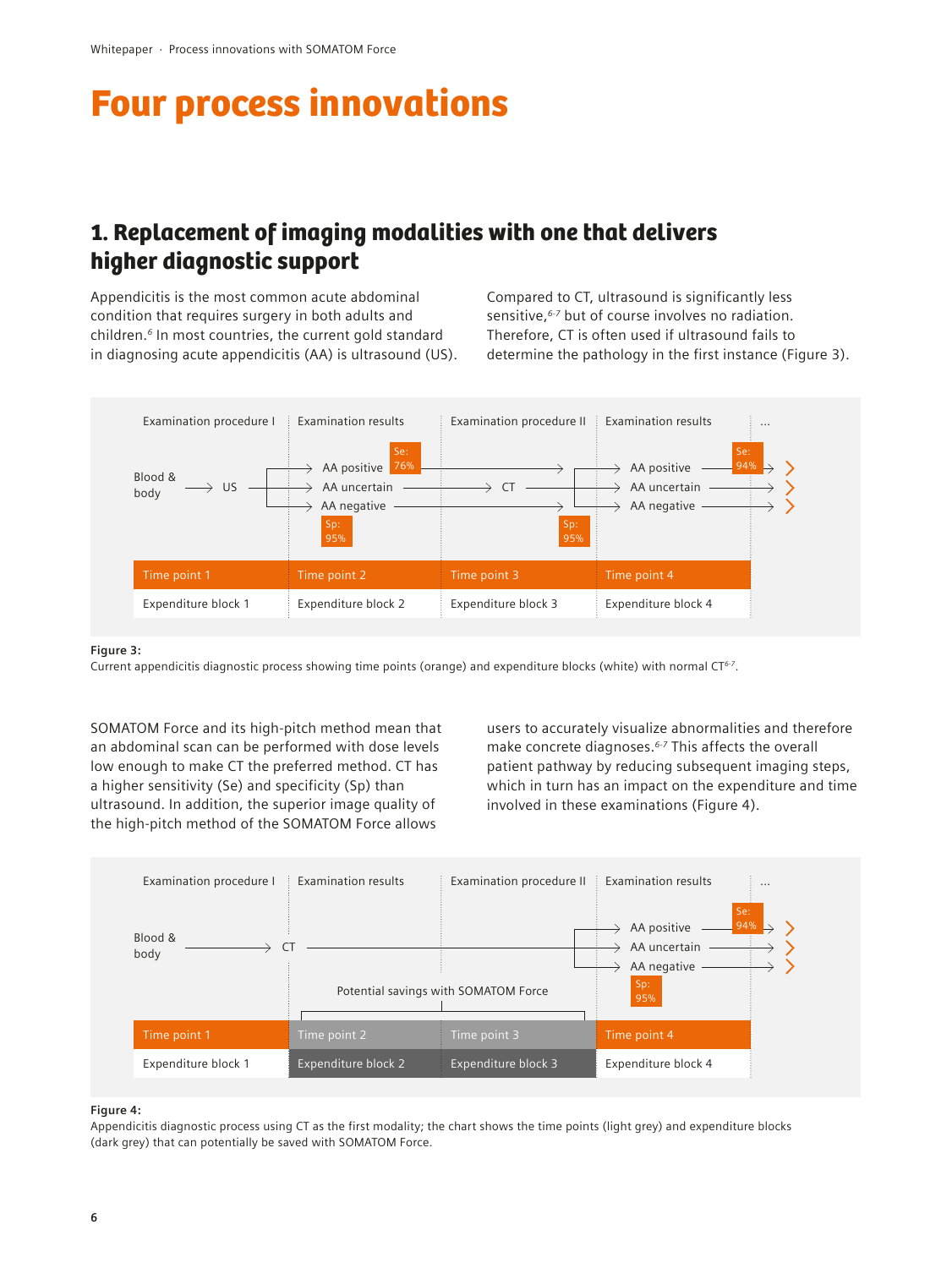Potential cost savings stem from several changes in the process of assessing acute appendicitis (Table 1):

|                   | <b>Staff (medical/physicians)</b> Room occupation                                                                |                                                                                                                                                         | <b>Patient safety and comfort</b>                                                                               |
|-------------------|------------------------------------------------------------------------------------------------------------------|---------------------------------------------------------------------------------------------------------------------------------------------------------|-----------------------------------------------------------------------------------------------------------------|
| Process outcome   | • Examination takes<br>less time<br>• Fewer challenges for<br>inexperienced staff<br>(i.e., during night shifts) | • Potential for higher<br>throughput due to faster<br>imaging process<br>• Potential for reduced OR<br>occupation due to fewer<br>unnecessary surgeries | • Potential for fewer<br>unnecessary surgeries<br>• Potential for fewer<br>readmissions and<br>repeat surgeries |
|                   |                                                                                                                  |                                                                                                                                                         | Ŝ\$                                                                                                             |
| Financial outcome |                                                                                                                  | Potential for better patient outcomes at lower costs, or with higher productivity                                                                       |                                                                                                                 |
| Table 1:          |                                                                                                                  |                                                                                                                                                         |                                                                                                                 |

Areas that potentially benefit from process innovations with SOMATOM Force: Changing imaging modalities to diagnose acute appendicitis (AA)

### 2. Elimination of time-consuming process steps within the CT imaging workflow

Pediatric imaging involves a number of obstacles. In addition to the need for low doses, it can be hard for children to hold their breath or stay still in one position. Therefore, sedation is often used in pediatric CT. However, this has several drawbacks concerning patient health and staff workflows. Anesthesia teams are in very high demand and therefore not always immediately available. Furthermore, the scanning room will be occupied for longer if the sedation is prepared and carried out there.

Lell et al. (2011) found that sedation is responsible for up to 15 minutes of additional examination time. With SOMATOM Force, it is possible to scan pediatric patients in a high-pitch mode without sedation.*<sup>8</sup>*

As shown in Table 2, eliminating the need for sedation means that both the anesthesiologist and the nurse are occupied for less time. With sedation, they have to be present during the CT scanning process, whereas without it, they can move on to work with another patient. As a result, eliminating sedation for pediatrics could help to reduce examination time, staff occupation levels, and the risk to patients due to the sedation – while at the same time increasing patient comfort.

In the context of pediatrics, this means children and parents are more relaxed, and children are not exposed to the side effects of sedation.*9* Along with the medical advantages, removing the need for sedation offers potential for several operational and financial benefits (Table 2).

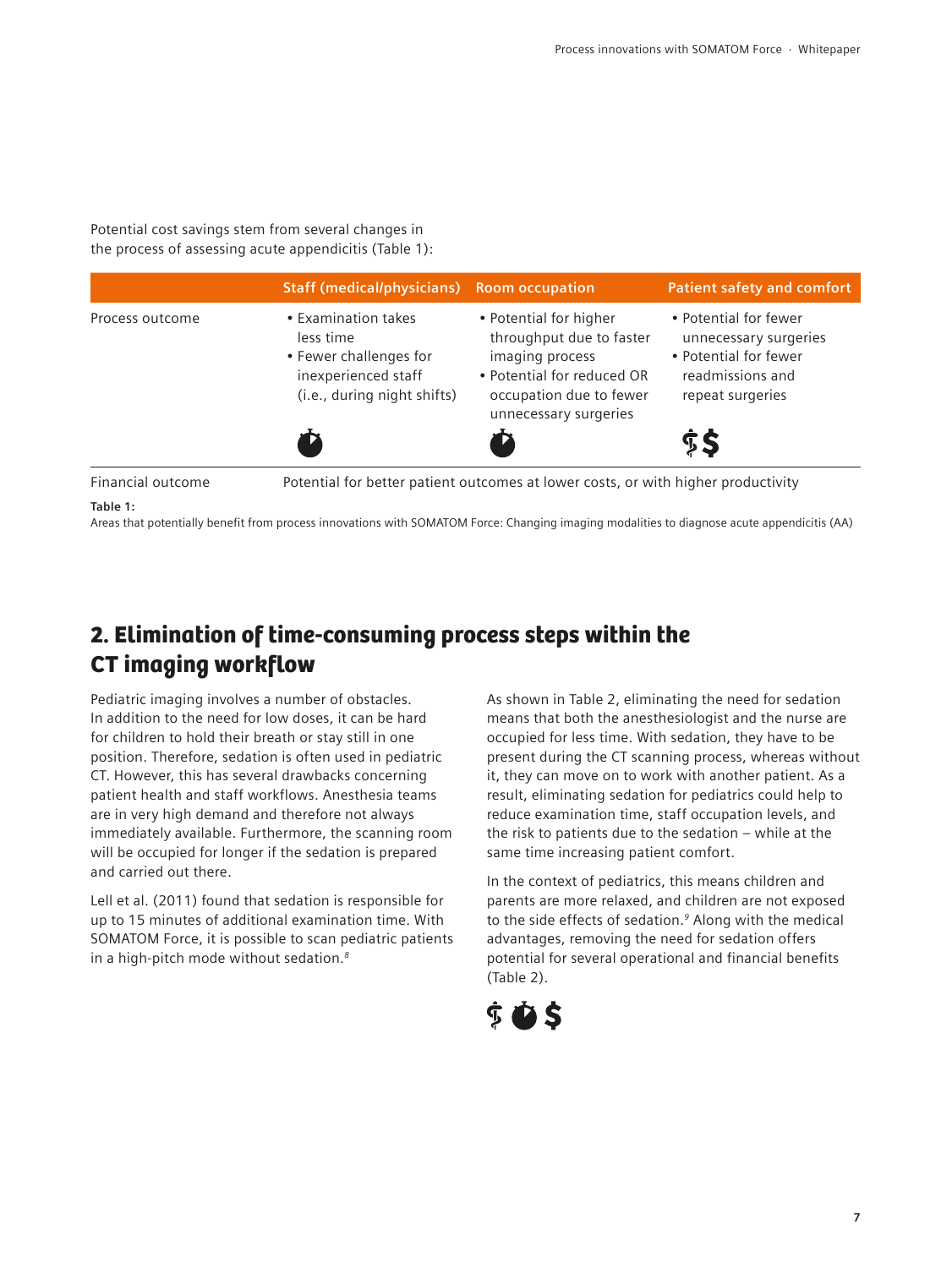|                         | <b>Process steps (patient)</b> | Preliminary | <b>Admission</b> Waiting time Preparation |   | CT scan | After-care | <b>Discharge</b> |
|-------------------------|--------------------------------|-------------|-------------------------------------------|---|---------|------------|------------------|
| With sedation           |                                |             |                                           |   |         |            |                  |
|                         | <b>Nurse</b>                   |             |                                           | X | X       | X          |                  |
| Role                    | Radiographer                   |             |                                           |   | X       |            |                  |
|                         | Anesthesiologist               | X           |                                           | X | X       | X          |                  |
| <b>Without sedation</b> |                                |             |                                           |   |         |            |                  |
|                         | Nurse                          |             |                                           | X |         |            |                  |
| Role                    | Radiographer                   |             |                                           |   | X       |            |                  |
|                         | Anesthesiologist               |             |                                           |   |         |            |                  |

**Table 2:**

Overview of staff occupation during each process step (x); sections highlighted in grey represent areas in which SOMATOM Force can potentially achieve savings

## 3. Replacement of invasive imaging with noninvasive approaches

Every year, cardiovascular diseases are the leading cause of death worldwide.*10* Almost 30 million people have been diagnosed with heart disease in the U.S. alone,*<sup>11</sup>* which costs the country about \$200 billion each year.*<sup>12</sup>* To diagnose the sources of cardiovascular pain, and therefore identify the right treatment, invasive coronary angiography and coronary CT angiography (CTA) are two possible solutions. Both methods have their pros and cons. But invasive coronary angiography is not a purely diagnostic procedure. In four out of ten cases, an actual intervention in the coronary vessels is performed to treat the patient. This means, however, that the procedure is not used for treatment in more than half of the cases (six out of ten). Interventional procedures are more expensive, involve greater risk of complications, and require more radiation than non-interventional CT imaging.*<sup>13</sup>*

A number of papers, such as the one published by Dorenkamp et al. (2011), prove that patients with intermediate pretest probability are suitable for noninvasive CTA.*14* Furthermore, it has been shown that using new noninvasive measurements such as CT-derived fractional flow reserve (FFR $_{CT}$ ) for triaging cardiovascular disease patients could reduce invasive procedures by up to 50 %. The basis for being accepted for this service is a high-quality cCTA dataset. SOMATOM Force has achieved extremely high acceptance rates of 97–99 % in initial clinical routine.*<sup>15</sup>*

As mentioned above, noninvasive diagnostic methods may have an impact on several areas (Table 3):

|                   | <b>Staff (medical/physicians)</b>                                                                                                                 | <b>Room occupation</b>                                                                                                                 | <b>Patient safety and comfort</b>                                                                                                 |
|-------------------|---------------------------------------------------------------------------------------------------------------------------------------------------|----------------------------------------------------------------------------------------------------------------------------------------|-----------------------------------------------------------------------------------------------------------------------------------|
| Process outcome   | • Examination takes<br>less time<br>• Higher productivity<br>in the cath lab                                                                      | • Potential for higher<br>throughput due to<br>faster imaging<br>• Potential for lower<br>occupancy of coronary<br>angiography theater | • Potential for fewer<br>unnecessary repeat<br>interventions<br>• Potential for fewer<br>readmissions and<br>repeat interventions |
|                   | <b>OS</b>                                                                                                                                         | ĎŠ                                                                                                                                     | <b>SS</b>                                                                                                                         |
| Financial outcome | Potential financial savings due to increased patient safety and therefore reduced<br>complication costs. Potential for higher patient throughput. |                                                                                                                                        |                                                                                                                                   |

#### **Table 3:**

Areas that may benefit from process innovations with SOMATOM Force: Replacing invasive imaging with noninvasive processes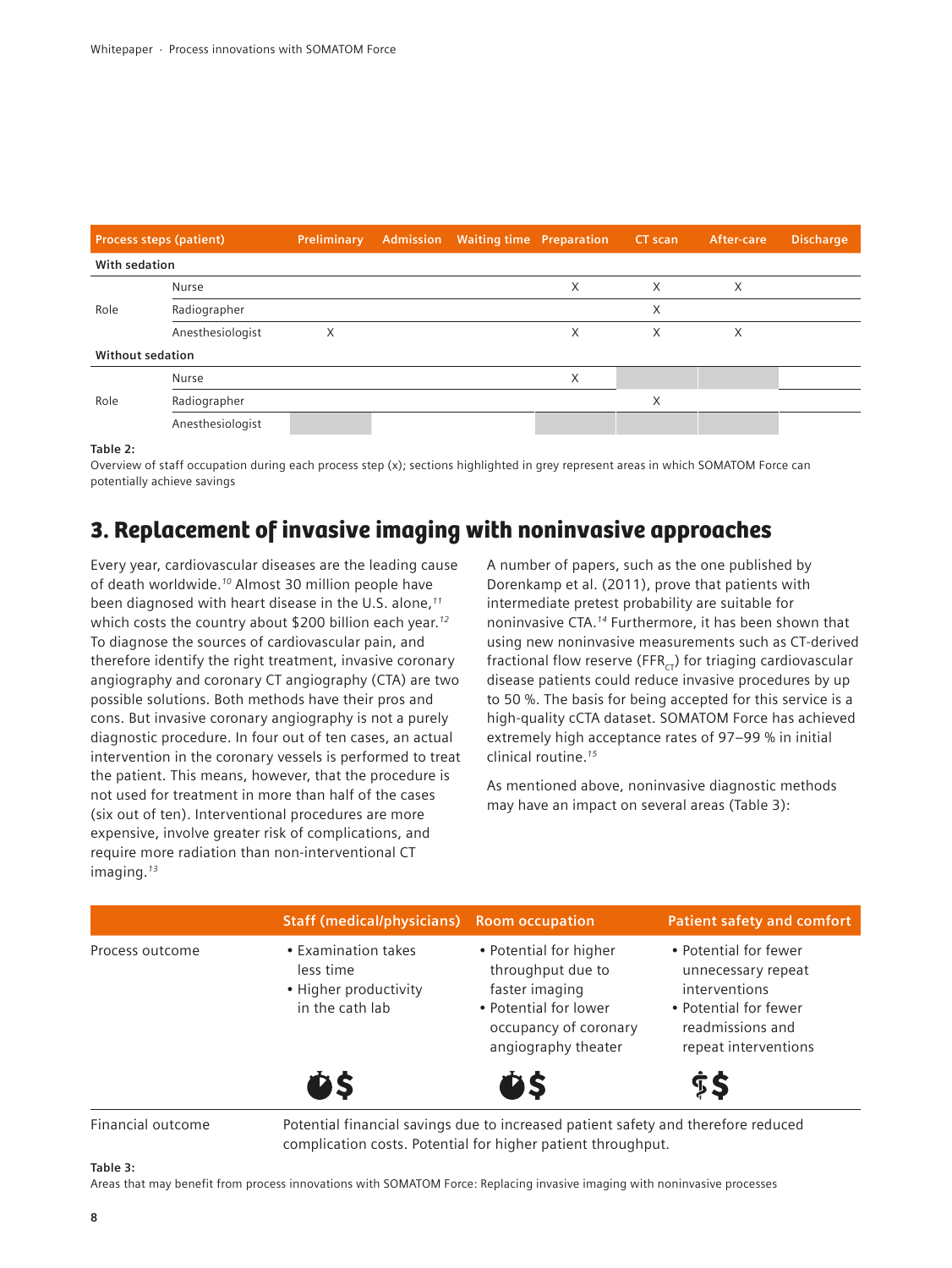### 4. Improvement of therapy planning procedures

As a high-end CT scanner, SOMATOM Force also has the potential to indirectly affect medical pathways. One example for this is presurgery planning for breast reconstructions using the DIEP-flap technology. For these procedures, surgeons must know the exact location of the main vessels so that they can achieve a stable blood supply for the new tissue. This can be done via

ultrasound, although this only delivers a partially useable anatomical image. CT angiography has been shown to be a better choice for this type of planning, and is even more suitable if done with 4D imaging.*16* Shorter surgery times, fewer complications, higher flap success rates, and reduced lengths of stay are the key medical advantages (Table 4).*<sup>17</sup>*

|                   | US       |                                        |          |  |
|-------------------|----------|----------------------------------------|----------|--|
| Population        |          | 138 breast reconstructions             |          |  |
| Surgery time      | 395 min. | $-82$ min.                             | 313 min. |  |
| Complication rate | 25 %     |                                        | 20%      |  |
| Flap failures     |          | 1 complete die-off, 3 partial die-offs | -        |  |

### **Table 4:**

Comparison of US and CT for planning DIEP-flap reconstructions*<sup>17</sup>*



The above mentioned medical advantages lead to some important operational and financial advantages. If you save time within the surgical procedure, the OR is occupied less and you can potentially increase the overall number of surgeries per day. The same applies to OR staff: If they can spend less time on one surgery, they are free to support another one sooner. In addition, the DIEP-flap reconstruction described above reduces overall complication rates. Complication rates are normally linked to longer hospital stays.

All the benefits that come from using SOMATOM Force in preprocedural planning and from introducing a new procedure may help hospitals to reduce their overall costs.

The scanner being included into the surgical planning process offers the potential for faster surgeries and therefore more surgeries per day, while also increasing patient safety and saving money through reduced complication rates and shorter lengths of stay.

To sum up, these process innovations can deliver a number of possible benefits: Higher staff productivity, lower OR occupancy, reduced lengths of stay, and reduced costs. SOMATOM Force does all of this while keeping dose at acceptable levels (Figure 5).*<sup>16</sup>*



#### **Figure 5:**

Potential clinical, operational, and financial advantages of presurgery planning with SOMATOM Force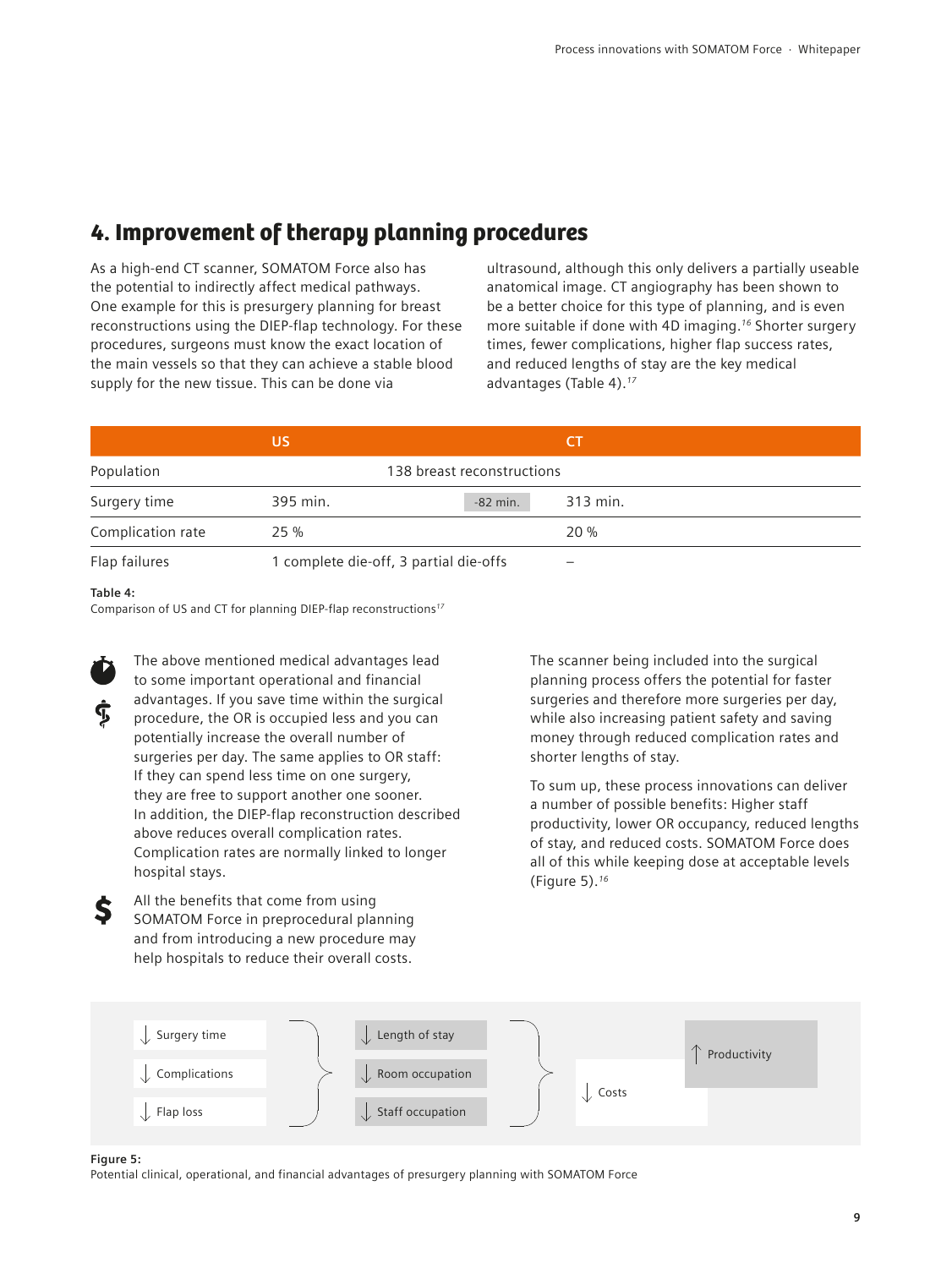## Conclusion

Siemens Healthineers' high-end Dual Source CT scanner SOMATOM Force may help to reduce costs by improving processes, and to boost financial performance by increasing productivity. In the long run, investing in high-end technology pays off if the scope goes beyond the CT procedure itself and incorporates the full medical pathway. While this white paper only shows the tip of the iceberg, it nonetheless demonstrates how SOMATOM Force could help to improve diagnostic and therapeutic planning processes by eliminating unnecessary diagnostic steps, and with that potentially speeding up the CT procedure itself, replacing invasive procedures, and improving surgical planning procedures, meaning producing indirect effects that could increase productivity also in therapy. Although every hospital and healthcare system is different, the outcome show that SOMATOM Force could change clinical pathways in every clinical setting and could also help to produce better outcomes at lower costs or increased revenue. Technical progress, of the kind that SOMATOM Force represents, not only potentially achieves faster, less harmful, and higher quality diagnostic imaging; it also benefits the imaging environment as a whole. It offers scope for restructuring processes to improve conditions for both staff and patients. In the end, it pays off – in the form of clinical, operational, and financial benefits.

### Additional benefits from SOMATOM Force:

- Low kV imaging for all patients (especially beneficial for patients with renal insufficiency, as it could reduce the amount of contrast media required)
- Low-dose early detection with Siemens Healthineers' unique Tin Filter (e.g., in lung imaging)
- Dose-neutral Dual Energy imaging for clinical information that goes beyond morphology (by allowing you to characterize, quantify, and differentiate material)
- Turbo Flash mode for fast volume acquisition can freeze motion and reduce motion artifacts (this could help you avoid rescanning)
- High, hardware-driven temporal resolution for cardiac imaging in even the most challenging patients
- Patient-optimized dose with steps of 10 kV
- High spatial resolution to visualize even the smallest details
- FAST Integrated Workflow with FAST 3D Camera to expand precision medicine (or reduce unwarranted variations) with automated patient positioning

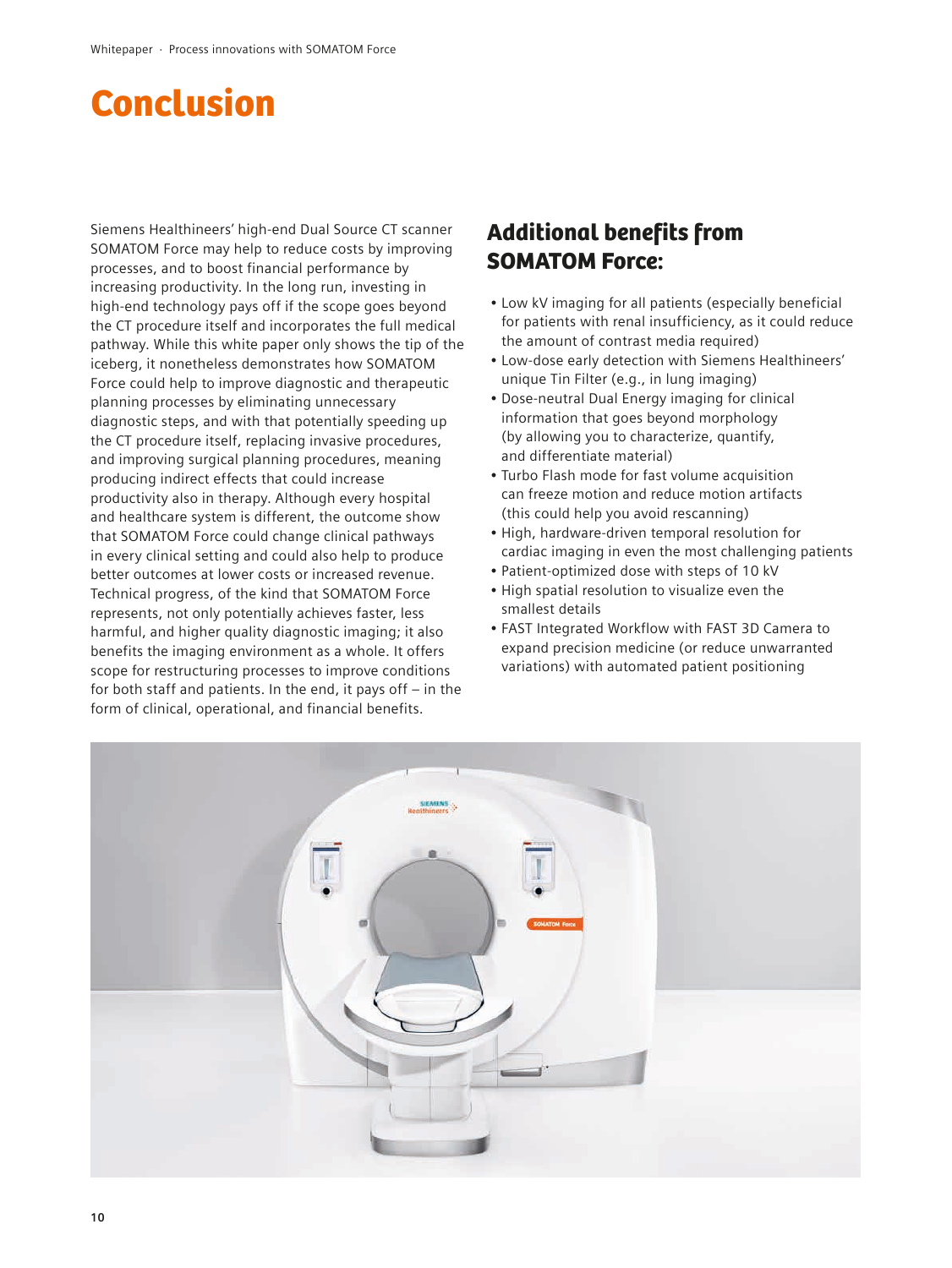## SOMATOM Force: Technical specifications

| Detectors                 | 2 x Stellarinfinity detectors with anti-scatter 3D collimator grid |
|---------------------------|--------------------------------------------------------------------|
| X-ray tubes               | 2 x Vectron™ X-ray tubes                                           |
| Number of acquired slices | 384 (2 x 192) slices                                               |
| Rotation time             | up to 0.25 s*                                                      |
| Temporal resolution       | up to 66 ms*                                                       |
| Generator power           | 240 kW (2 x 120 kW)                                                |
| kV settings               | 70-150 kV in steps of 10 kV                                        |
| Spatial resolution        | $0.24$ mm <sup>*</sup>                                             |
| Max. scan speed           | 737 mm/s* with Turbo Flash                                         |
| Table load                | up to 307 kg/676 lbs*                                              |
| Gantry opening            | 78 cm                                                              |

*\* Optional*

- **[1]** OECD (2015): Computed tomography (CT) scanners.
- **[2]** Martin Weber Kusk, Esbjerg Hospital, Denmark, 2017.
- **[3]** Herman B. 10 Statistics on Hospital Labor Costs as a Percentage of Operating Revenue [Internet]. Chicago, IL: Becker's Hospital Review; (2013). [cited October 2017]. Available from:Beckers Hospital Review (2013). http://www.beckershospitalreview.com/finance/ 10-statistics-on-hospitallabor-costs-as-a-percentage-ofoperating-revenue.html
- **[4]** Siemens Internal Data: 210 peer reviewed publications (by end of February 2018).
- **[5]** Hurlen P, Østbye T, Borthne AS et al. Does improved access to diagnostic imaging results reduce hospital length of stay? A retrospective study. BMC Health Serv Res. 2010;10:262.
- **[6]** Doria AS, Moineddin R, Kellenberger CJ et al. US or CT for Diagnosis of Appendicitis in Children and Adults? A Meta-Analysis. Radiology 2006; 241(1):83-94.
- **[7]** van Randen An, Laméris W, van Es HW et al. A comparison of the accuracy of ultrasound and computed tomography in common diagnoses causing acute abdominal pain. Eur Radiol. 2011;21(7):1535-1545.
- **[8]** Lell M, May M, Deak P et al. High-pitch spiral computed tomography: effect on image quality and radiation dose in pediatric chest computed tomography. Investigative Radiology. 2011;46(2):116-123.
- **[9]** Hagelstein C, Henzler T, Haubenreisser H et al. Ultra-high pitch chest computed tomography at 70 kVp tube voltage in an anthropomorphic pediatric phantom and non-sedated pediatric patients: Initial experience with 3rd generation dual-source CT. Z Med Phys. 2016;26(4):349-361.
- **[10]** World Health Organization (WHO). Cardiovascular diseases (CVDs) [Internet]. World Health Organization; [updated May 2017; cited October 2017]. Available from: http://www.who.int/mediacentre/ factsheets/fs317/en/
- **[11]** Center for Disease Control and Prevention (CDC). Heart Disease [Internet]. Atlanta, GA: Center for Disease Control and Prevention. [cited October 2017]. Available from: https://www.cdc.gov/nchs/fastats/heart-disease.htm
- **[12]** Center for Disease Control and Prevention (CDC). Multiple Cause of Death 1999 – 2015 on CDC WONDER Online Database, released December 2016. Data are from the Multiple Cause of Death Files, 1999 – 2015, as compiled from data provided by the 57 vital statistics jurisdictions through the Vital Statistics Cooperative Program.
- **[13]** Gorenoi V, Schönemark MP, Hagen A. CT coronary angiography vs. invasive coronary angiography in CHD. GMS Health Technol Assess. 2012;8:Doc02.
- **[14]** Dorenkamp M, Bonaventura K, Sohns C et al. Direct costs and costeffectiveness of dual-source computed tomography and invasive coronary angiography in patients with an intermediate pretest likelihood for coronary artery disease. Heart (British Cardiac Society). 2012;98(6):460-467.
- **[15]** Jensen JM, Bøtker HE, Mathiassen ON et al. Computed tomography derived fractional flow reserve testing in stable patients with typical angina pectoris: influence on downstream rate of invasive coronary angiography. Eur Heart J Cardiovasc Imaging. 2017; doi: 10.1093/ehjci/ jex068. [Epub ahead of print]. Nørgaard BL, Hjort J, Gaur S, Hansson N, Bøtker HE, Leipsic J, et al. Clinical Use of Coronary CTA-Derived FFR for Decision-Making in Stable CAD. JACC Cardiovasc Imaging. 2017;10(5):541-550.
- **[16]** Smit JM, Dimopoulou A, Liss AG et al. Preoperative CT angiography reduces surgery time in perforator flap reconstruction. J Plast Reconstr Aesthet Surg. 2009;62(9):1112-1117.
- **[17]** Rozen WM, Anavekar NS, Ashton MW et al. Does the preoperative imaging of perforators with CT angiography improve operative outcomes in breast reconstruction? Microsurgery. 2008;28(7):516-523.